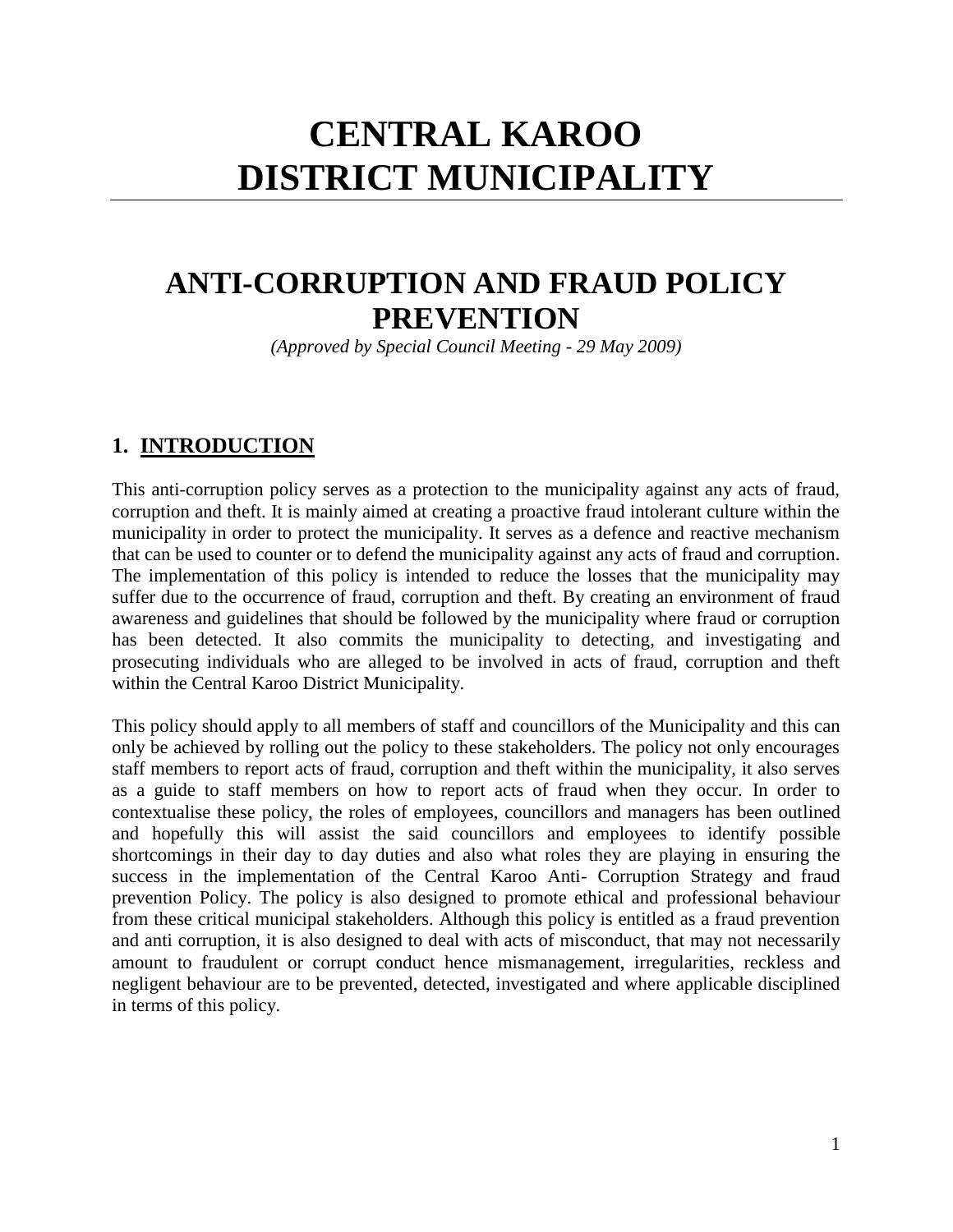#### **2. OBJECTIVES**

- $\checkmark$  Early detection of fraud can be achieved hence minimizing financial losses to the municipality
- $\checkmark$  The municipality has a effective policy to manage and detect fraud and corruption
- $\checkmark$  The municipality's policies are aligned to legislation and are therefore legitimate
- $\checkmark$  All staff members and councillors are familiarised with the anti-corruption and fraud prevention policy that they must abide by at all times.
- $\checkmark$  The municipality must adopt a zero tolerance approach against individuals who are not abiding by their codes of conduct and who commit acts of fraud and corruption.

#### **3. CUSTODIANS OF THE POLICY**

The Municipal Manager is responsible for educating management, employees and councillors about the importance of the policies and procedures in respect of the prevention and detection of fraud and corruption within the municipality. All councillors, managers and employees need to apply effort and commitment in maintaining the values and principles within Central Karoo District Municipality by supporting the measures to prevent and combat fraud and corruption. The Municipal Manager must ensure as part of a broader education campaign that all stakeholders are responsible for preventing and detecting fraud and implementing effective internal control systems. The Municipal Manager must appoint a 'committee', which is made up of senior managers and any other committed individuals, preferably senior manager of each department to monitor the compliance and implementation of the policy. This committee shall also champion and promote the implementation of fraud prevention and detection strategies in the municipality as a whole. These champions shall also report developments in their respective departments in connection with fraud prevention and detection to the municipal manager from time to time and shall also promote a culture of openness and constructive engagement with all stakeholders in the implementation of an anti-corruption policy under the leadership and direction of the municipal manager. This can be achieved by ensuring that there are mechanisms in place within the municipality, to assess the risk of fraud regularly, to promote good ethics, ensuring that, a system of controls and checks and balances exists especially within the accounting department and practices of the municipality and to educate employees about fraud and corruption prevention and detection.

The Municipality shall encourage the managers to promote integrity, honesty, loyalty, transparency, accountability and good leadership qualities amongst the staff member, thus enhancing the image and the credibility of the municipality in the eyes of the public.

The staff members have a responsibility to report acts of fraud and suspected corruption.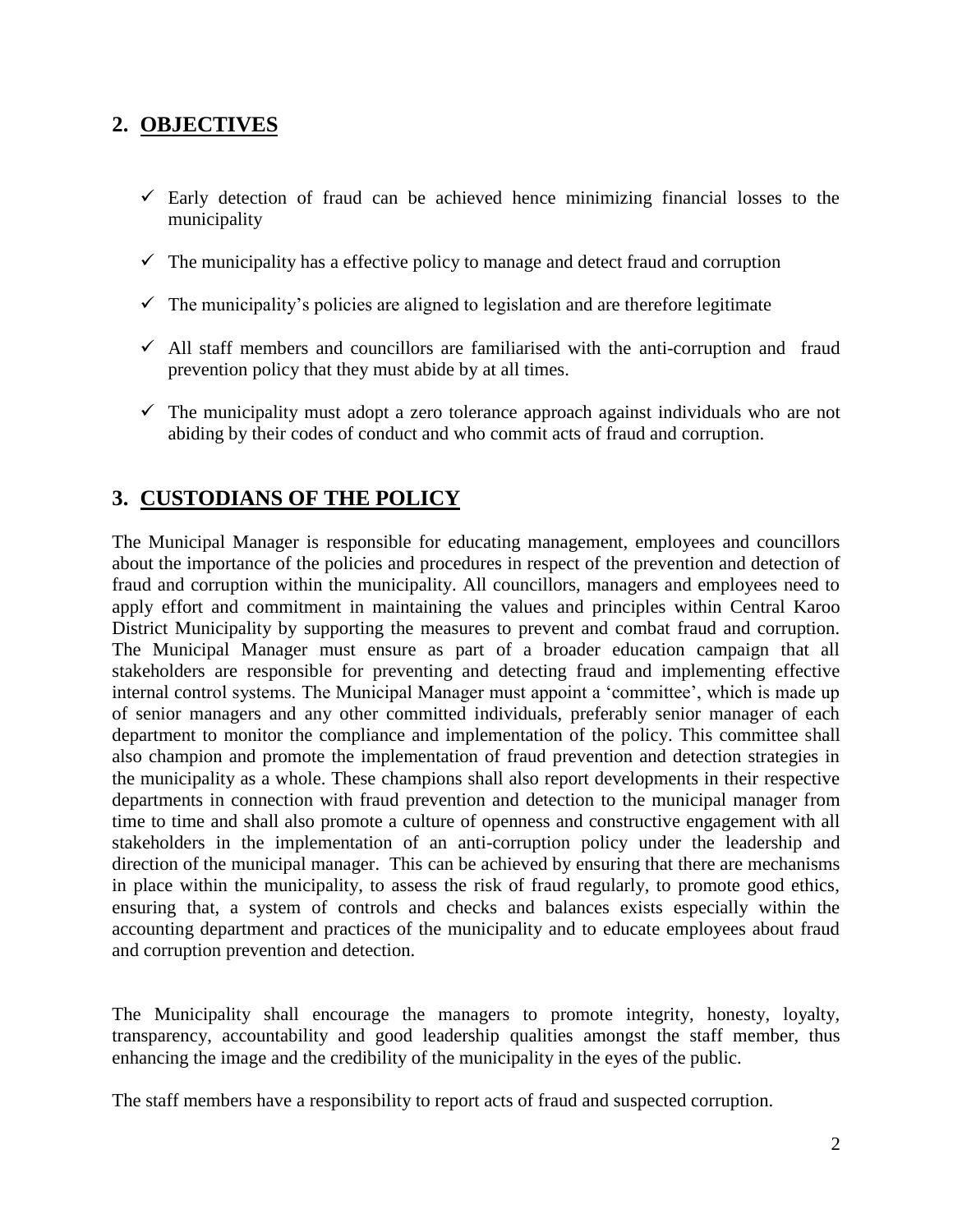The Municipal Manager shall be responsible for ensuring that all staff members are familiar with their roles with regards to abiding by the Code of Conduct. The mayor and the councillors should be expected to also abide by their Code of Conduct.

### **4. ROLE OF MANAGEMENT**

In terms of the Municipal Finance Management Act, the role of the Municipal Manager is to ensure that the systems of financial management and internal controls are diligently carried out, effectively, efficiently and transparently as well as to safeguard the municipal assets against unauthorized, irregular or fruitless and wasteful expenditure.

Where the Municipality intends to procure goods or services from suppliers or service providers, section 217 of the Constitution stipulates that when an organ of the state in the national, provincial or local sphere of government, or any other institution identified in national legislation, contracts for goods or services, it must do so in accordance with a system which is fair, equitable, transparent, competitive and cost effective.

It is in this instance where conflicts of interest may arise resulting in a manager deviating from his/her duties. In terms of the Municipal Systems Act 2000 and the Municipal Finance Management Act, it is stipulated that the Managers of the Municipality are expected to act in good faith on behalf of, and in the best interest of the Municipality.

### **5. THE ROLE OF COUNCILLORS**

Municipal Councillors act as intermediaries between the municipality and the community. The Municipality consists of a number of councillors determined by the MEC for Local Government whether the said municipality is a Metropolitan, District or a Local Government Municipality.

In term of Sec 19 of the Municipal Structure's Act, the municipal council must strive to achieve its objectives as laid out in Sec 152(1) of the Constitution. The Constitution is the supreme law of the Republic of South Africa and it provides that Local Government must

- $\triangleright$  provide democratic and accountable government for local communities;
- $\triangleright$  to ensure the provision of services to communities in a sustainable manner;
- $\triangleright$  to promote social and economic development;
- $\triangleright$  to promote a safe and healthy environment; and
- $\triangleright$  to encourage the involvement of communities and community organisations in the matters of local government.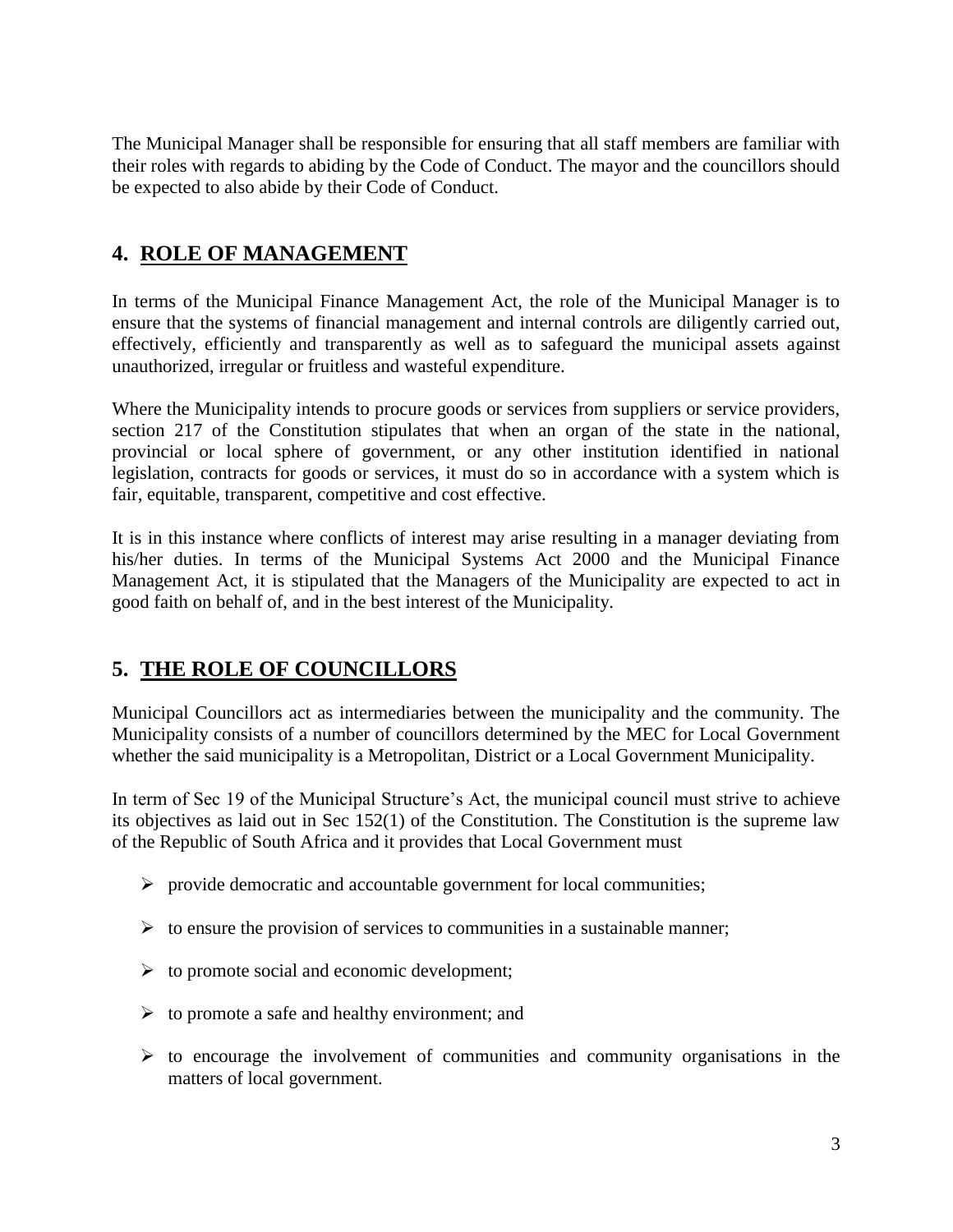In encouraging the involvement of communities and community organisations in the matters of local government, Sec 19(2) of the Local Government: Municipal Structures Act, the municipal council must annually review

- $\triangleright$  the needs of the community;
- $\triangleright$  its priorities to meet those needs;
- $\triangleright$  its process for involving the community;
- $\triangleright$  its organisational and delivery mechanism for meeting the needs of the community; and
- $\triangleright$  its overall performance in achieving the objectives referred to in Sec 152 of the Constitution.

The municipal councillors are more involved in matters concerning the community, hence through these involvements, the point of contact between the Councilors and the members of the public give rise to the development of relationships.

This may create a room where exchanges of gifts and benefits can easily occur for personal favours and this may result in a councillor acting in a fraudulent or corrupt manner.

#### 5.1. Code of Conduct

In terms of the Municipal Systems Act and the Municipal Structures Act both require that the councillor must perform the functions and his/her duties in good faith, diligently, honestly and in a transparent manner. A councillor must at all times act in the best interest and for the benefit of the municipality to ensure that the image and the credibility of the municipality is not tarnished.

It is also imperative for the municipality to remind the councillors that although they are acting as intermediaries between the municipality and the members of the public,

- $\triangleright$  A councillor cannot disclose any privileged and confidential information to external parties;
- $\triangleright$  Disclosing incorrect and misleading information to the municipality or
- $\triangleright$  A councillor who is a full time councillor may not do any other paid work except with the consent of the municipal council,
- $\triangleright$  The councillor may not be a member of a municipal bid committee or any other committee evaluating or approving tenders, quotations, contracts or other bids, nor attend any such meeting as an observer,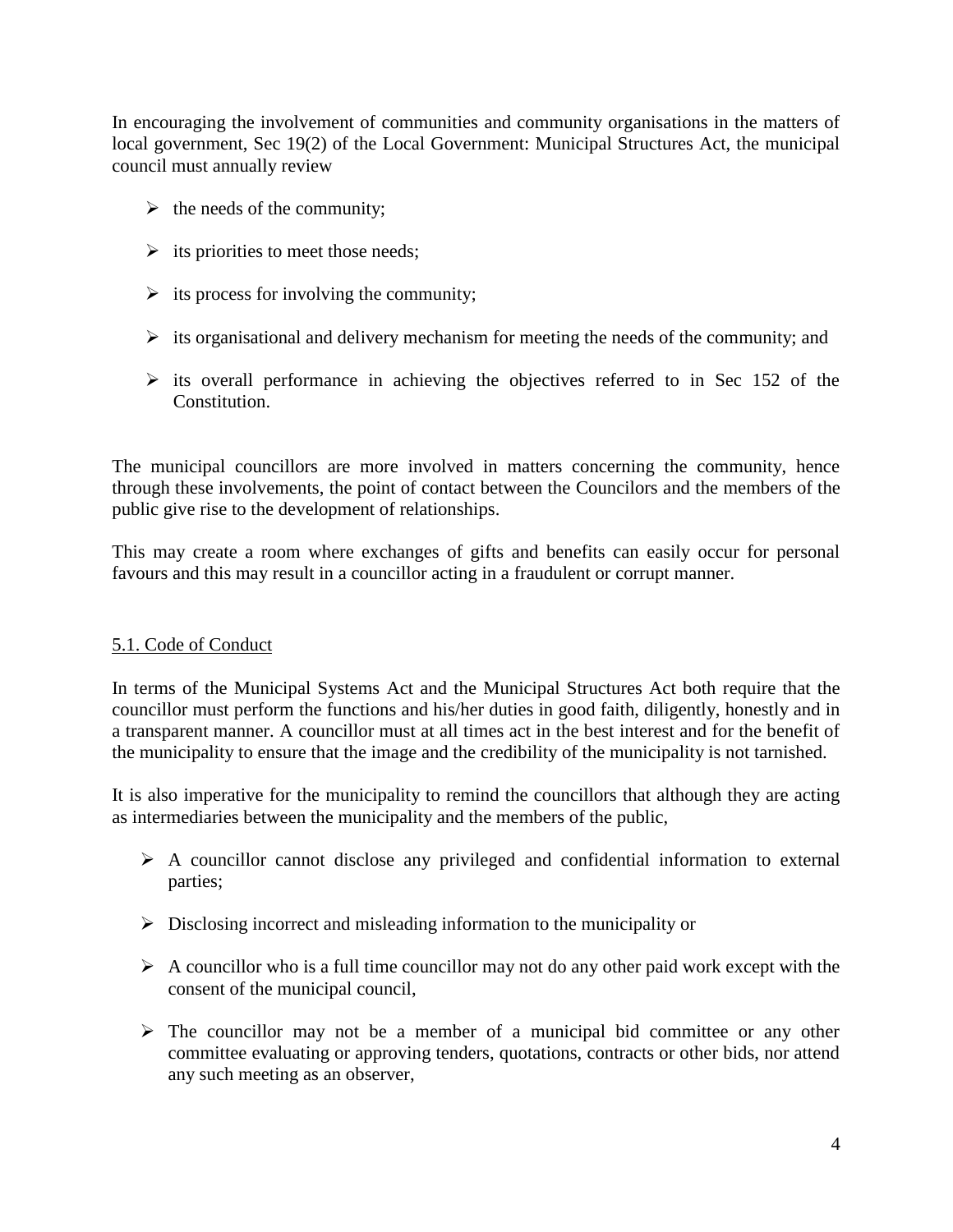A councillor may not use, take, acquire or benefit from property or assets owned, controlled or managed by the municipality to which that councillor has no right.

#### 5.2.Declaration of interests

When elected or appointed a councillor must within 60 days declare in writing to the municipal manager, any financial interests

- $\triangleright$  shares and securities in any company;
- $\triangleright$  membership in close corporation;
- $\triangleright$  interests in any trust;
- $\triangleright$  directorships;
- $\triangleright$  partnerships;
- $\triangleright$  other financial interests in any business undertaking;
- $\triangleright$  employment and remuneration;
- $\triangleright$  interest in property;
- $\triangleright$  pension; and
- $\triangleright$  subsidiaries, grants and sponsorships by any organization.
- $\triangleright$  Gift received, nature and prescribed amount.

When there are changes in the pattern of gifts, financial interests received by Councillors, they must disclose such changes to the Municipal Council even if they may regard them as petty. This will enable the Council to determine whether the gifts can be regarded as some form of a bribe or a friendly gesture.

#### **6. THE ROLE OF EMPLOYEES**

The basic values and principles governing public administration, in terms of the Constitution provides that:

- $\triangleright$  A high standard of professional ethics must be promoted and maintained.
- Efficient, economic and effective use of resources must be promoted.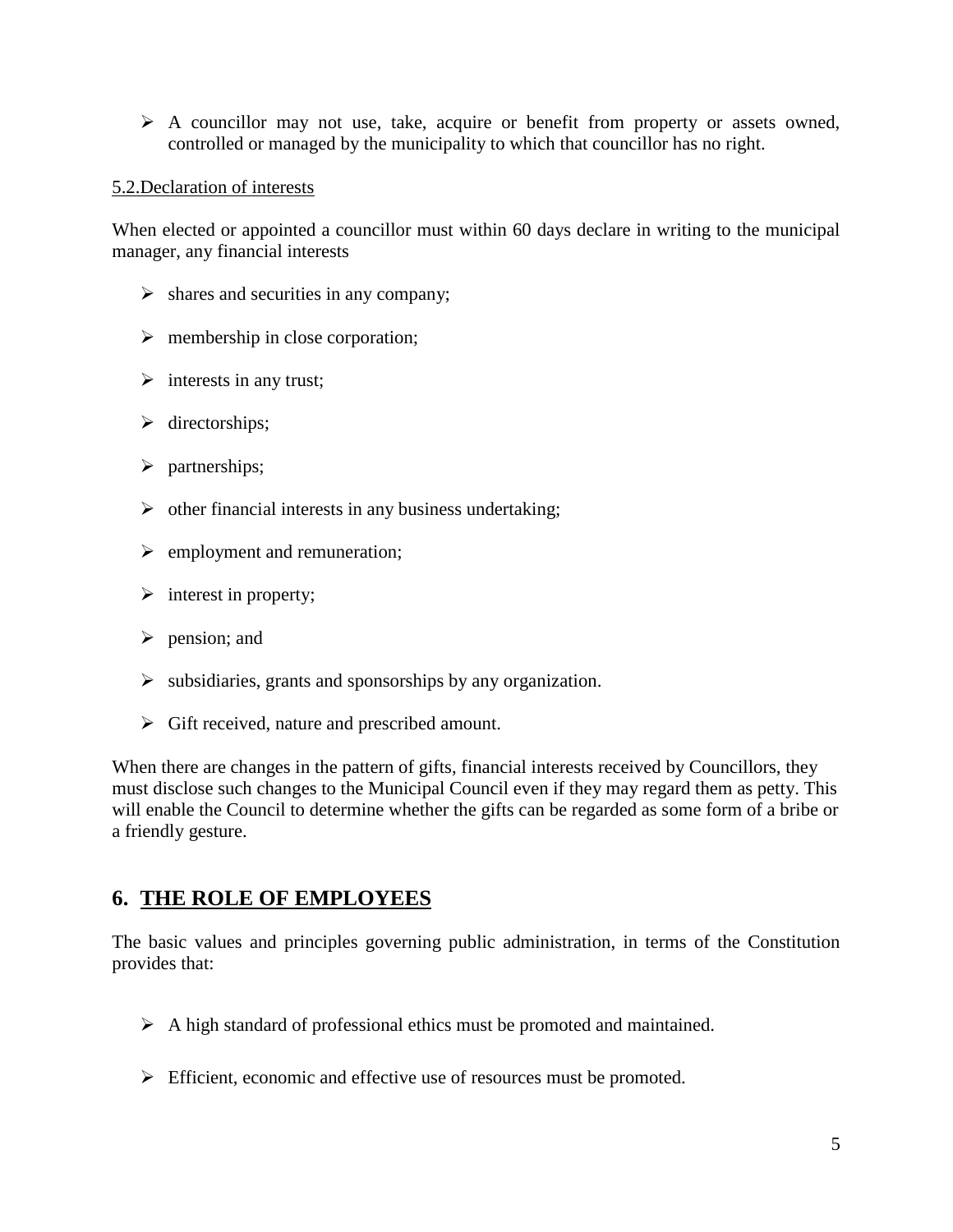- $\triangleright$  Public administration must be development-orientated.
- $\triangleright$  Services must be provided impartially, fairly, equitable and without bias.
- $\triangleright$  People's needs must be responded to, and the public must be encouraged to participate in policy-making.
- $\triangleright$  Public administration must be accountable.
- $\triangleright$  Transparency must be fostered by providing the public with timely, accessible and accurate information.
- $\triangleright$  Good human-resource management and career-development practices, to maximise human potential, must be cultivated.

Public administration must be broadly representative of the South African people, with employment and personnel management practices based on ability, objectivity, fairness, and the need to redress the imbalances of the past to achieve broad representation.

#### 6.1. Code of conduct

The municipal employees must at all times

- $\triangleright$  loyally execute the lawful policies of the municipal;
- $\triangleright$  perform the functions of office in good faith, diligently, honestly and in a transparent manner;
- $\triangleright$  act in such a way that the spirit, purport and objects of the basic values and principle governing the local public administration are promoted;
- $\triangleright$  act in the best interest of the municipality and in such a way that the credibility and integrity of the municipality are not compromised; and
- $\triangleright$  act impartially and treat all people, including other staff members, equally without favour or prejudice.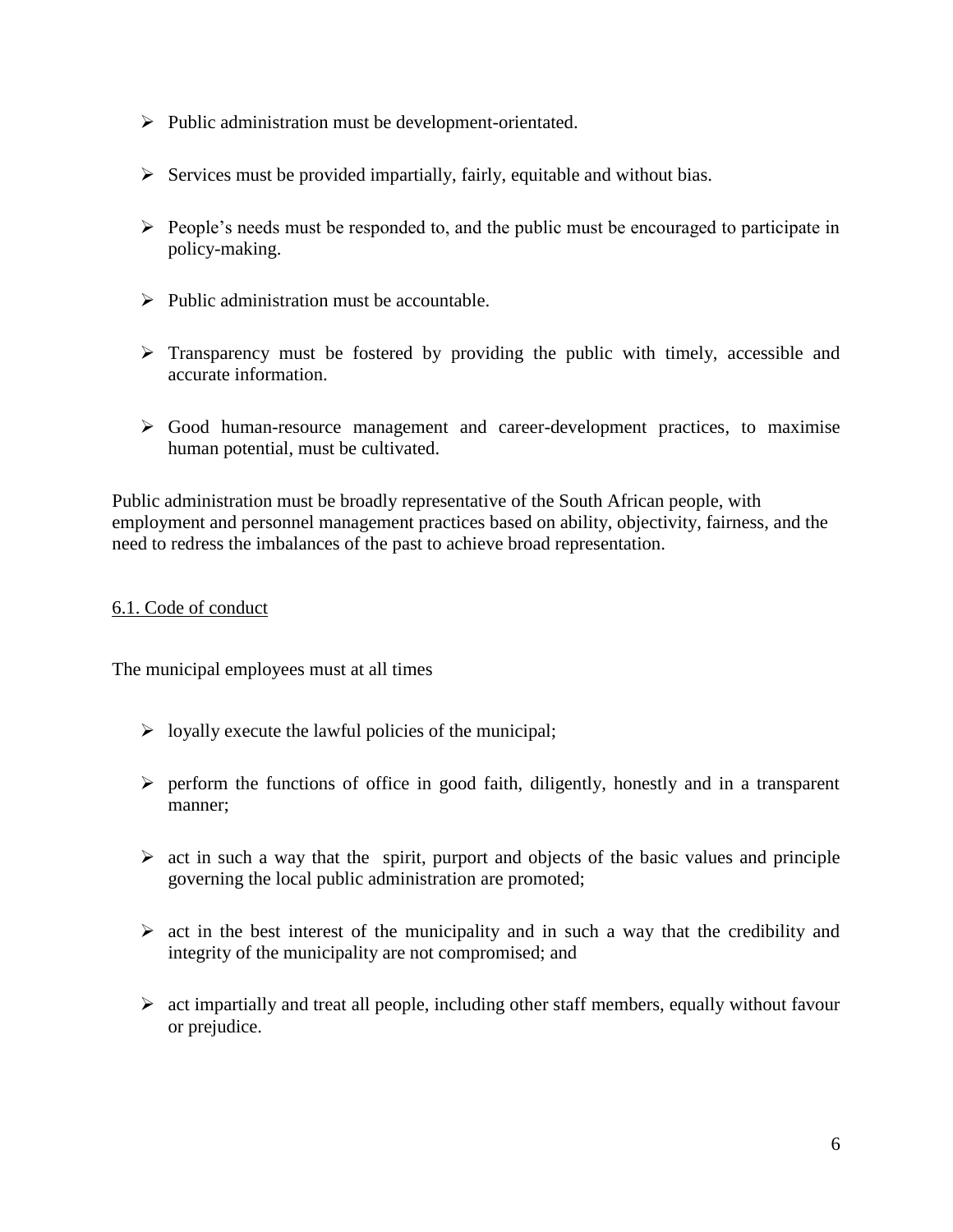Each time an employee is newly appointed, they should be informed of these policies. They must familiarise themselves to the Principles contained in such legislation and Codes of Conduct, in support of the principles of responsible and transparent service delivery.

## **7. REPORTING SUSPECTED FRAUD AND CORRUPTION**

The municipality must educate staff members on the correct channel to be followed when reporting acts of fraud, corruption and theft. The municipality must encourage staff members to report acts of fraud and corruption internally within the municipality rather than externally. This can only be effective once a whistle blowing has been installed.

It is the policy of the Central Karoo Municipality to ensure that a vibrant and effective whistleblowing policy is promoted and encouraged in the municipality and to this end the municipality undertakes on an ongoing basis to put in place whistle-blowing mechanisms that will not only enhance a culture of openness and reporting fraud and corruption, but one that will also put in place mechanisms and systems protecting the whistleblower and penalising any person or persons responsible for victimising, harassing or intimidating any actual or potential whistleblower.

Staff members must be made aware of their responsibility to report acts of fraud and corruption to the identified reporting channel of the municipality. The staff members who make such disclosures should be protected from victimisation by the Municipal Manager. Staff members who feel that they cannot report the matter to the identified reporting channel, may take advantage of the provision of the Protected Disclosures Act and report the matter to the South African Police Service, National Prosecuting Authority, Auditor General, Public Protector and other government bodies.

Reports of fraud and corruption should be dealt with confidentially. The service provider / internal operator of the reporting channel must assess the magnitude of the alleged fraud or corruption and where necessary conduct an initial investigation to establish the veracity of the allegations. This preliminary investigation will also determine in some instances whether a further investigation needs to be conducted.

Whistle Blowers should not suffer any penalty or retribution for acting in good faith in reporting suspects or actual incidents of fraud in terms of the Protection Disclosure Act. False or malicious allegation should be discouraged and such cases must be subjected to a disciplinary action or other appropriate actions. Installing hotlines can be one of the methods that can be used for whistle-blowing.

### **8. INVESTIGATIONS**

Whether the matter is investigated internally or externally the investigator must be objective, thorough and act in a way that is without prejudice to the defendant. The process must be fair to the parties involved.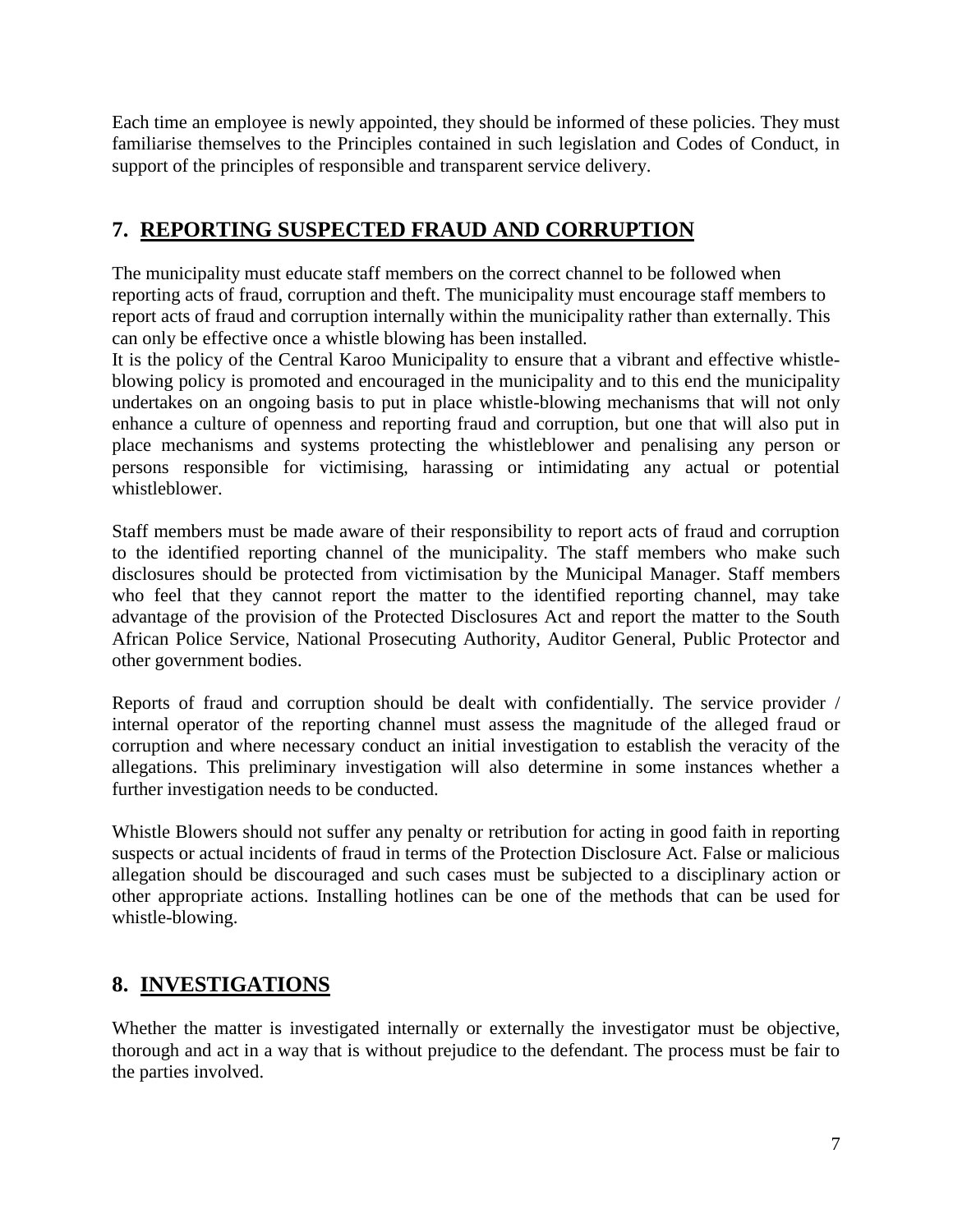Any indication of fraud, corruption, theft, maladministration or any other dishonest activities of a similar nature will be investigated and followed up by the application of all remedies available within the full extent of the law.

An investigation may result in the search of the accused person or residence, subject however thereto that such searches are conducted in strict accordance with any legislation applicable thereto (e.g. the Criminal Procedure Act), with due regard to fundamental human rights as enshrined in the Constitution, for reasons that will suit the public interest and in terms of a court order.

An investigation may require the search of an official's office furniture, computer, files and lockers in the workplace. A search of this kind may only be permitted-

- When there are reasonable grounds for suspecting that the search will turn up evidence that the employee is guilty of fraud, corruption, theft, maladministration or any other dishonest activities of a similar nature;
- When the search is necessary for a non-investigatory work related purpose (for example, when an employee is suddenly unavailable and information is required off the employees computer);
- Where the measures adopted are reasonable in relation to the objectives of the search and are not excessive intrusive in right of the nature of the misconduct. Searches should be related to the alleged misconduct;
- Due care should taken not to breach the Constitutional right to privacy and dignity.

The action that is taken by the municipality must comply with provisions of their Codes of Conduct and legislation which deals with established acts of fraud and corruption. The investigator who establishes that the fraud or corrupt act has occurred must recommend the appropriate action that must be taken.

Where the accused if is found guilty after the completion of the investigation the following should be considered:

- $\triangleright$  Taking disciplinary action within a reasonable period of time after the incident;
- $\triangleright$  Instituting civil action to recover losses;
- $\triangleright$  Initiating criminal prosecution by reporting the matter to SAPS or other relevant law enforcement agencies; and
- $\triangleright$  Any other appropriate and legal remedies available.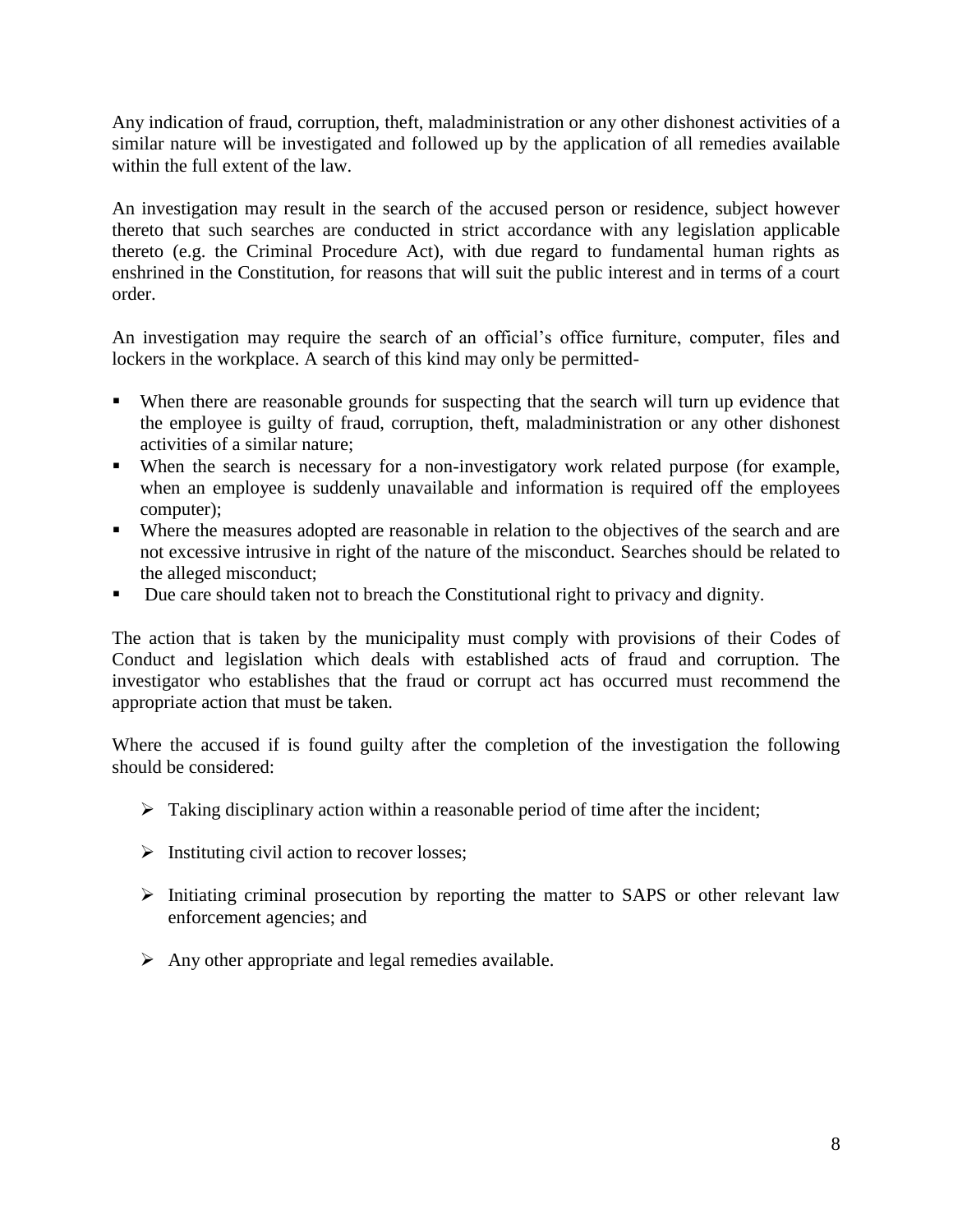## **9. DISCIPLINARY ACTION**

If it has been established that the municipal employee has committed a transgression, then,

Disciplinary sanction must always follow misconduct so as to reinforce the approach that the municipality takes a firm stance against employee misconduct. The disciplinary process must be fair, just and equitable, allowing the accused to state his/her case. Any bargaining agreements in effect between the employer and the Unions must be adhered to throughout the disciplinary process. The process must be adhered to at all times. The prosecutor and the chairman of the hearing should be suitably qualified, knowledgeable and experienced to prosecute and preside. The punishment must fit the crime and must take into account the offence, the offender and the effect of the offence upon the Municipality. The initiation of disciplinary proceedings, the process and the sanctions should be consistent in their application.

## **10. CONFIDENTIALITY**

All information relating to the suspected act of fraud or corruption will be treated confidentially. Any investigation of suspected acts of fraud or corruption must not be disclosed to outsiders, except to the appropriate law enforcement authorities and anyone who has a legitimate right to the information. This is in order to protect both the whistle blower and the suspected person. No council member should be authorised to supply any information with regard to reports of fraud, covered within this policy, to the media without the express permission of the Municipal Manager.

### **11. CONTROL MEASURES**

The municipality must implement controls and checking mechanisms as prescribed in existing policies, procedures and other relevant prescriptions and systems of internal control. The Municipal Manager must as soon as possible develop and implement an Anti-Corruption Strategy for the purpose of preventing and detecting incidents of fraud, corruption, theft, maladministration or any other dishonest activities of a similar nature. These measures must be checked on a regular basis and a culture of management involvement in ensuring that they always are adequate control measures in the municipality.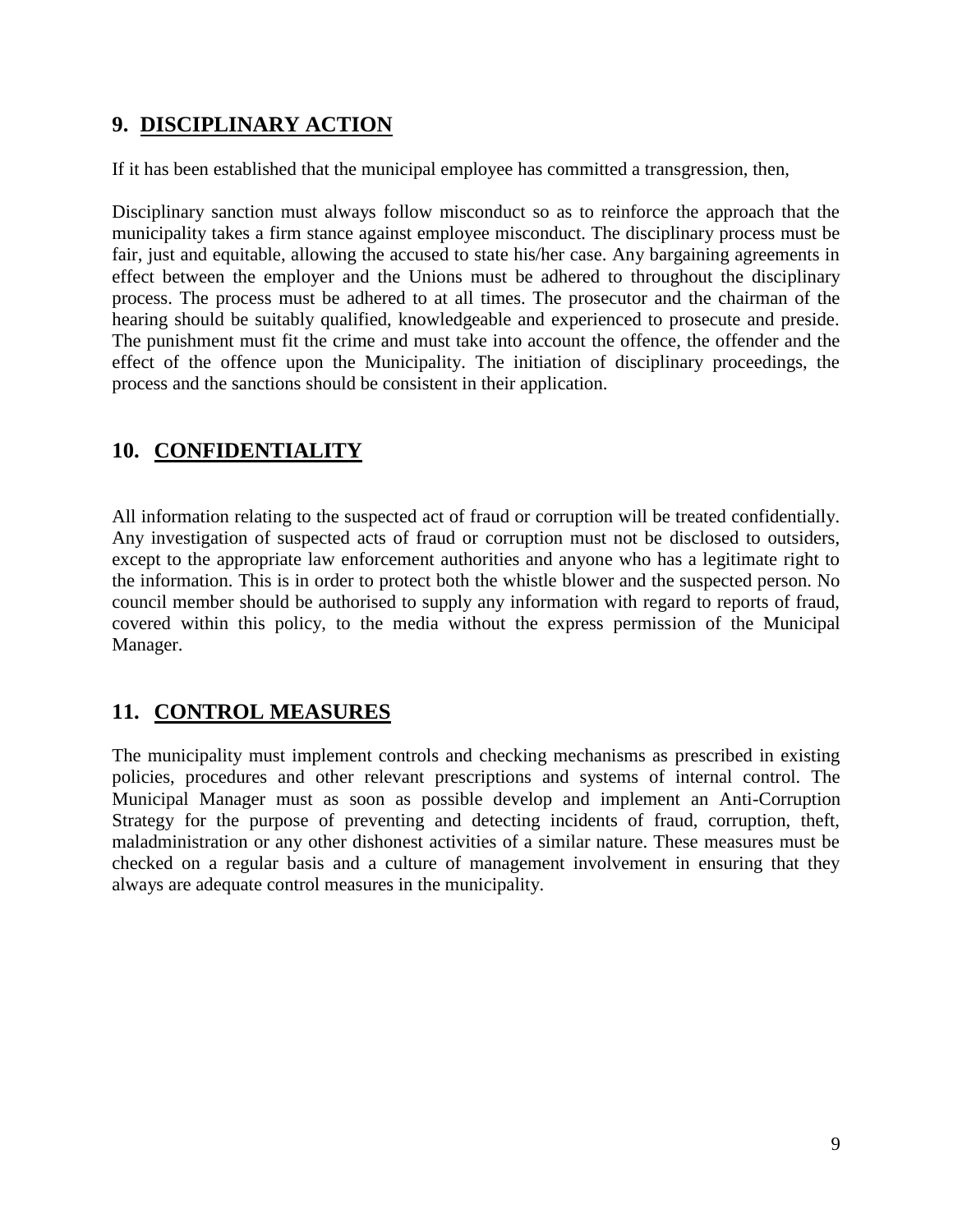## **12. CONFLICTS OF INTERESTS AS IT RELATES TO ALL EMPLOYEES**

This may arise where a manager is not acting in good faith and not in the best interest of the municipality for personal or private gain, for example:

- $\triangleright$  A manager has a personal interest and interferes with the supply chain management system of the municipality, or
- $\triangleright$  Amends or tampers with any tender, quotation, contract or a bid after their submission with the intentions of influencing the results.
- $\triangleright$  A manager fails to disclose that he/she has received gift and or benefits from a particular supplier who is a party to a contract for the provision of goods or services to the municipality or
- $\triangleright$  Fails to disclose that he/she has personal or financial interests in a business that is a party to a contract for provisions of good or services or
- $\triangleright$  Disclosure of privileged and confidential information to the external suppliers which may potentially influence the decision to award the contract.
- $\triangleright$  A manager tries to mislead or attempts to mislead the council or any other structure in its consideration of any matter.

#### 12.1. Failure to Disclose

It is of paramount importance for the municipality to state clearly the action that will be taken against any manager who deviates from his responsibilities and fiduciary duties. It must indicate that such deviation amounts to misconduct and sanctions can be instituted.

The Municipality must indicate to the Municipal Managers that it reserves the right to check on its employees and those who do not disclose their interests whether it may be

- $\triangleright$  Directorships or Partnerships in any business entity
- $\triangleright$  Share and securities in any company
- $\triangleright$  Membership of any close corporation
- $\triangleright$  Other financial interest in any business undertaking whether he/she is a silent partner or a non-executive director
- $\triangleright$  Interest in any trust or property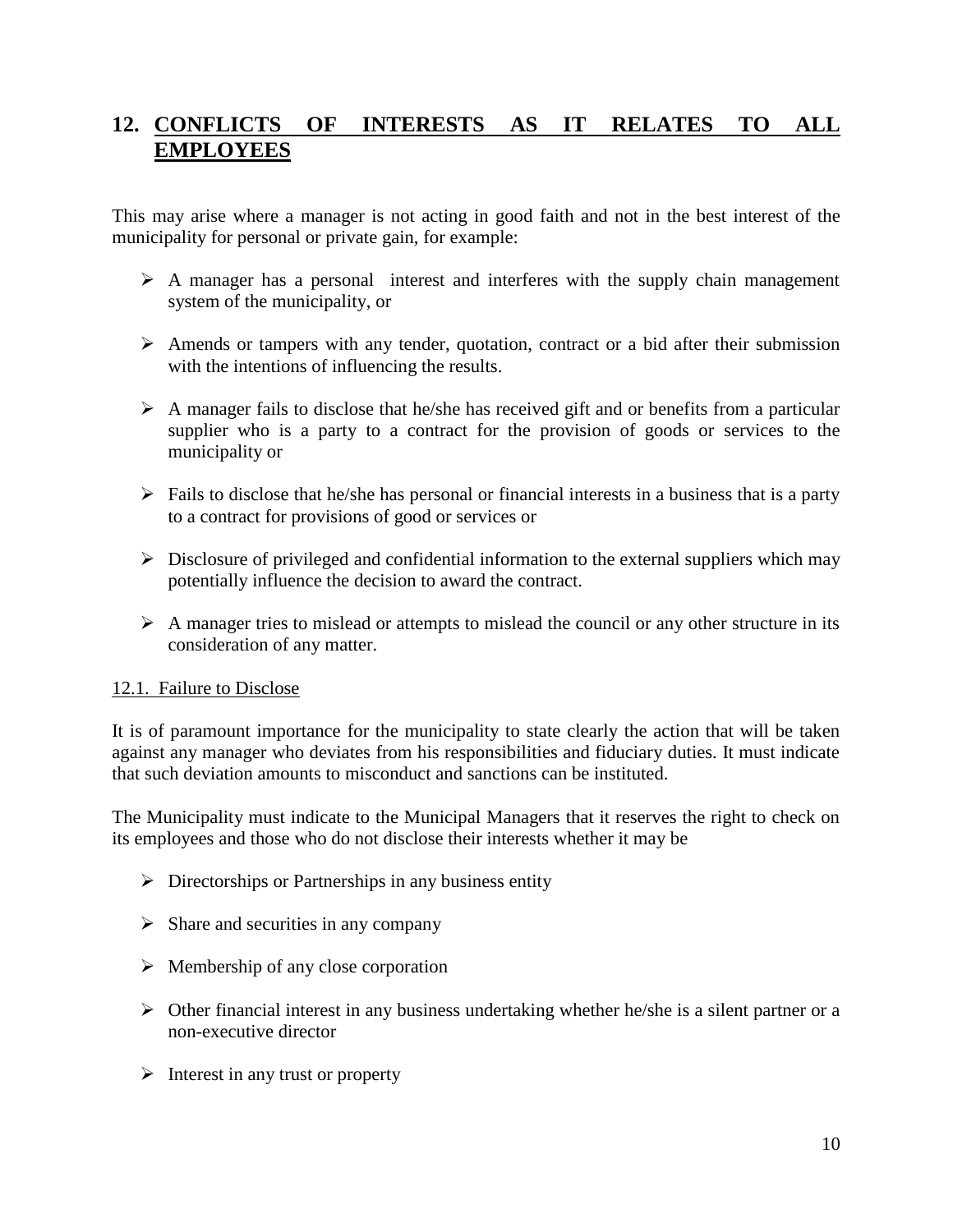$\triangleright$  Gifts, sponsorships and grants from other organisations, even how insignificant or trifling they may appear.

The municipality may judge any offence of non-disclosure as an act of misconduct on the part of any Manager. The municipality must clearly state that the reasons behind disclosure are to cover grey areas where the manager may be uncertain whether the gift constitutes a bribe or a friendly gesture.

## **13. CONFLICTS OF INTERESTS AS IT RELATES TO COUNCILLORS**

The following are examples of Conflict of Interests:

- 1. Non-disclosure of any direct or indirect personal business interest that the councillor, or spouse, partner or business associate of that councillor may have without consent being given by the municipal council.
- 2. Non-disclosure of any direct benefit the councillor's spouse, partner business associate or close family member has acquired or stands to acquire from a contract concluded with the municipality.
- 3. Obtaining financial interests in the business of the municipality, without prior consent.
- 4. Appearing on behalf of any other person before the council or a committee for a fee or other consideration, without prior consent.
- 5. A councillor being party to a contract for the acquisition of goods or services for the municipality, or for performance of work other than as a councillor for the municipality, without prior consent.
- 6. A councillor may not interfere in the management or administration of a department of the municipal council without prior consent by council.

These conflicts of interest include personal or other business relationships between the trading partners, councillors of the municipality or other third parties may have a negative impact on the arms length principle of conducting business and/or impartiality in the awarding of a contracts or making payments in terms of the contract.

#### 13.1.Failure to Disclose

It is of paramount importance for the municipality to state clearly that a failure to disclose will create conditions that are prone to corruption especially when that councillor has too much influence in the community which he/she serves. It must indicate that such failure to disclose amounts to misconduct and sanctions will be taken against the councillor.